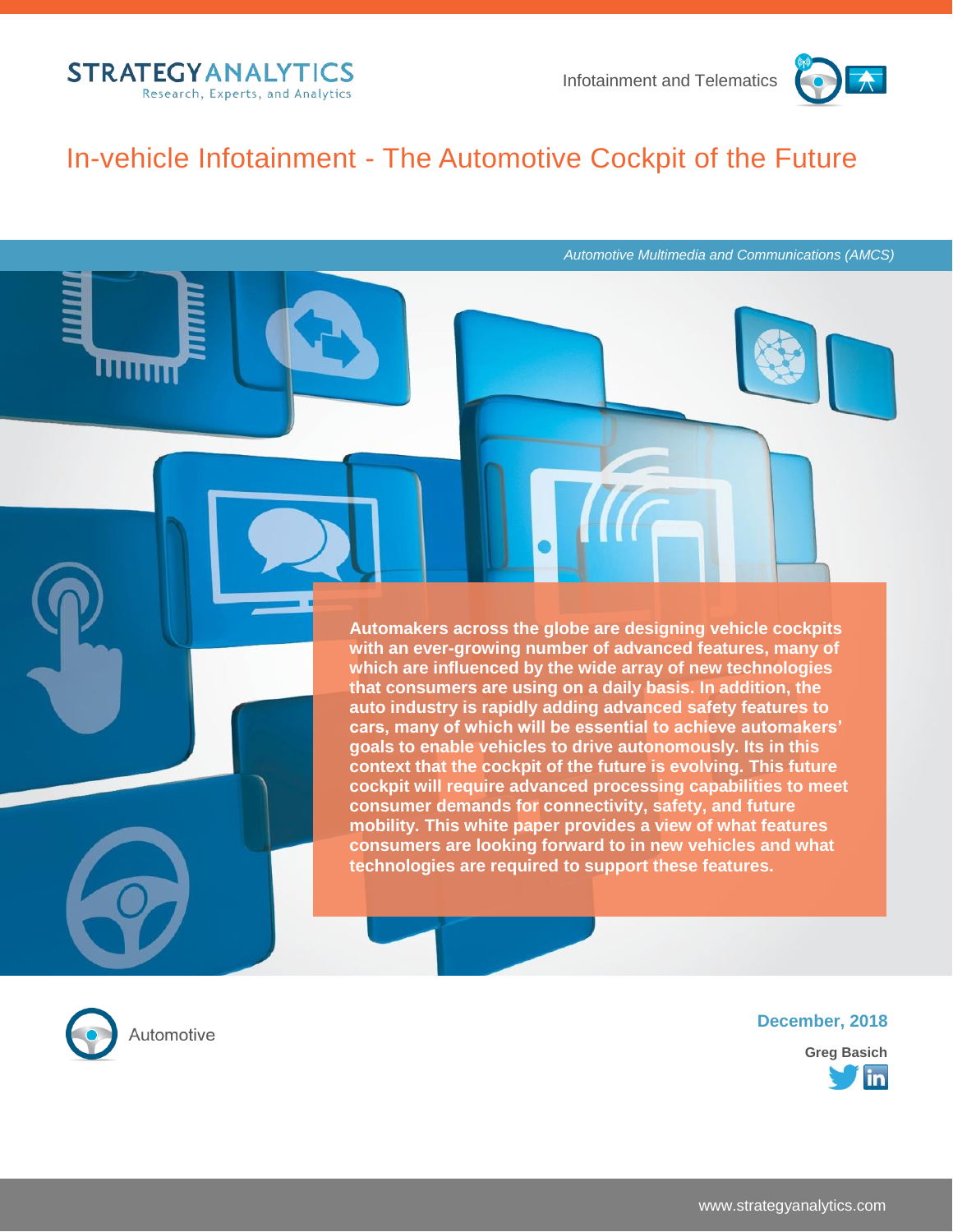



# **Contents**

| $\mathbf{1}$ . | <b>Executive Summary</b>                |                                   | <b>Error! Bookmark not defined.</b> |
|----------------|-----------------------------------------|-----------------------------------|-------------------------------------|
|                | 1.1                                     | The Cockpit of Today and Tomorrow | Error! Bookmark not defined.        |
|                | <b>Technology Enablers</b>              |                                   | 5                                   |
|                | 2.1                                     | Domain Centralization             | 5                                   |
|                | 2.2                                     | High-Performance Processors       | 7                                   |
|                | 2.3                                     | <b>Example Processors</b>         | 8                                   |
| 3.             | Preparing for the Cockpit of the Future |                                   | 9                                   |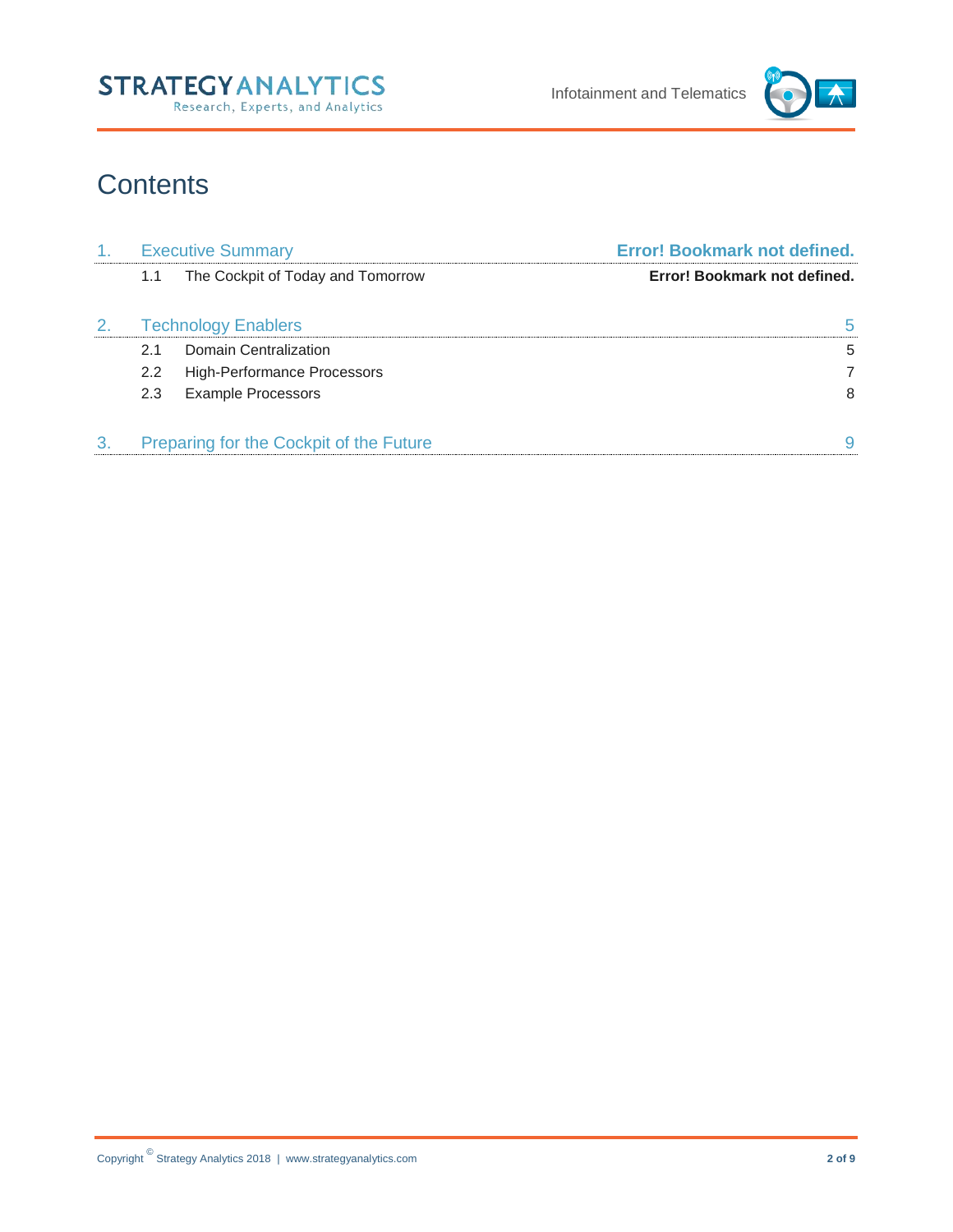#### **STRATEGY AN ALYTICS** Research, Experts, and Analytics



## 1. The Cockpit of Today and Tomorrow



Vehicle buyers and owners are increasingly interested in high-tech features in cars. These include advanced safety systems designed to prevent accidents by taking control of a vehicle in an emergency situation. They also include infotainment system features that use wireless connectivity to stream media content, to enable the use of voicebased digital assistants, and to provide automakers' other connected services.

Outside of cars consumers are surrounded by voice and touchscreen experiences on other devices that generally provide better experiences. From smart speakers to smartphones, consumer expectations for the quality of the interactions they have with devices, and the features those devices provide, continue to rise. Strategy Analytics' Invehicle User Experience practice has surveyed consumers in the United States, Europe, and China and found at least 30 percent of consumers surveyed consider smartphone projection solutions as a must-have feature for their next vehicle. In the U.S. market, two-thirds of those vehicle owners who have infotainment systems with support for smartphone projection solutions, such as Android Auto and Apple CarPlay, use it for most or all of their media and navigation needs. In addition, in the U.S., which is by far the top market for smart speakers, 40 percent of all consumers are very or extremely interested in having Amazon Alexa functionality integrated into their car.

Wi-Fi is everywhere, in cafes, in restaurants, hotels, obviously in consumers' homes, and increasingly this feature is in cars. As a result consumers are increasingly interested in Wi-Fi hotspots in cars. In the U.S., Strategy Analytics found that 54 percent of consumers are very or extremely interested in having a Wi-Fi hotspot in their car. In China interest is even higher, at 61 percent of consumers being very or extremely interested.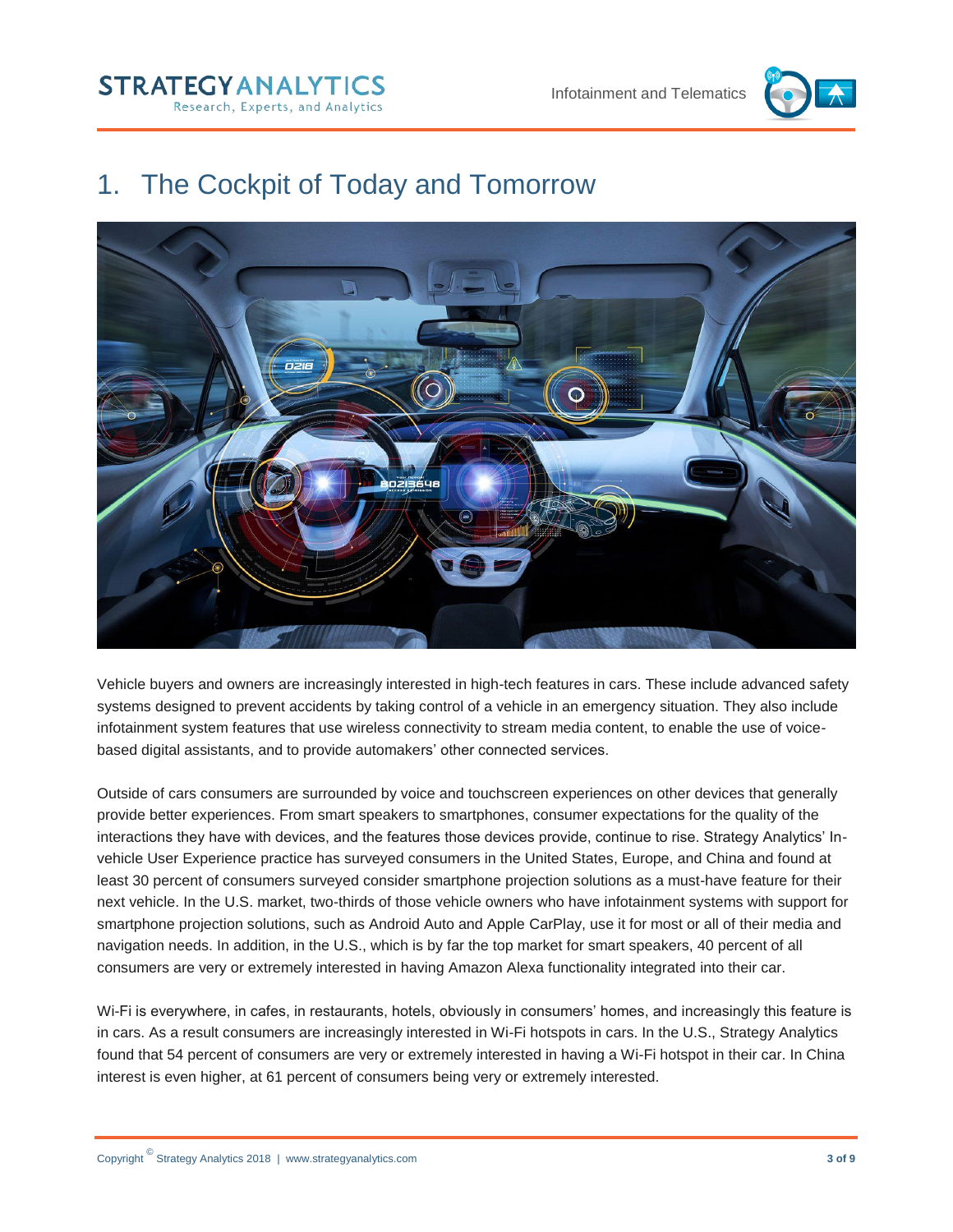

Moving beyond infotainment features, advanced driver assistance systems, commonly abbreviated as ADAS, are becoming increasingly important for consumers when purchasing a vehicle. In the U.S., 54 percent of consumers would pay more for a blind spot detection system when shopping for vehicles. In addition, 48 percent of consumers in the U.S. would pay more for a vehicle with a collision avoidance system than one without it. These systems involve displaying warnings to drivers, often via the instrument cluster, and in some cases taking action if the driver is unable to act in time to avoid a collision.

One area that automakers are working to enhance, that ties all of these features together, is personalization. The concept of a "driver profile," where the vehicle can learn each driver's preferences and therefore change the type of information displayed to that driver, is beginning to enter the market. An example of this is Mercedes-Benz's MBUX infotainment system, which uses an AI model to learn the user's preferences and to alter menu structures and the information displayed to the driver based on those preferences. As noted previously, voice-based digital assistants are also using this approach to personalize how they interact with drivers, not only in the car but in all walks of life where consumers use smart devices.

As consumer expectations have continued to rise, automakers have faced rising costs and greater complexity. Looking for solutions, many OEMs are now considering a different strategy for enabling this broad group of features by changing the in-vehicle electronics architectures in most vehicles today to more streamlined, centralized designs in future models. The cockpit is one of the first areas where automakers are beginning to consolidate in-vehicle systems in order to both simplify their designs and at the same time support growing consumer demand for hightech features.

It's in this context that Tier 1 suppliers are beginning to integrate infotainment systems with safety systems in vehicles, starting with the instrument cluster. Instrument clusters are safety critical systems since they display to a driver crucial information about how the vehicle is operating. This is playing out in two ways. First, automakers are displaying navigation and media information in fully digital instrument clusters. Audi's Virtual Cockpit is an example of this approach. Second, automakers are showing instrument cluster information and infotainment information on the same display. Tesla's Model 3's infotainment system with a single, 15-inch display is the most well-known example of this approach.

To enable each approach, automakers are relying on a mix of more powerful processors in general and on more centralized control of these features. As automakers seek to transform the instrument cluster into a full-fledged display in the vehicle that can show safety critical and infotainment information, a number of Tier 1 suppliers, such as Aptiv, Bosch, Continental, Denso, Harman, Faurecia, Panasonic, and Visteon, have created a new category of electronic control unit (ECU), commonly called a Cockpit Domain Controller (CDC), to provide both infotainment and instrument cluster functionality. The CDC is being used to drive multiple displays and functions with a single (ECU). CDCs are just one of the new technologies emerging to enable features in future vehicles.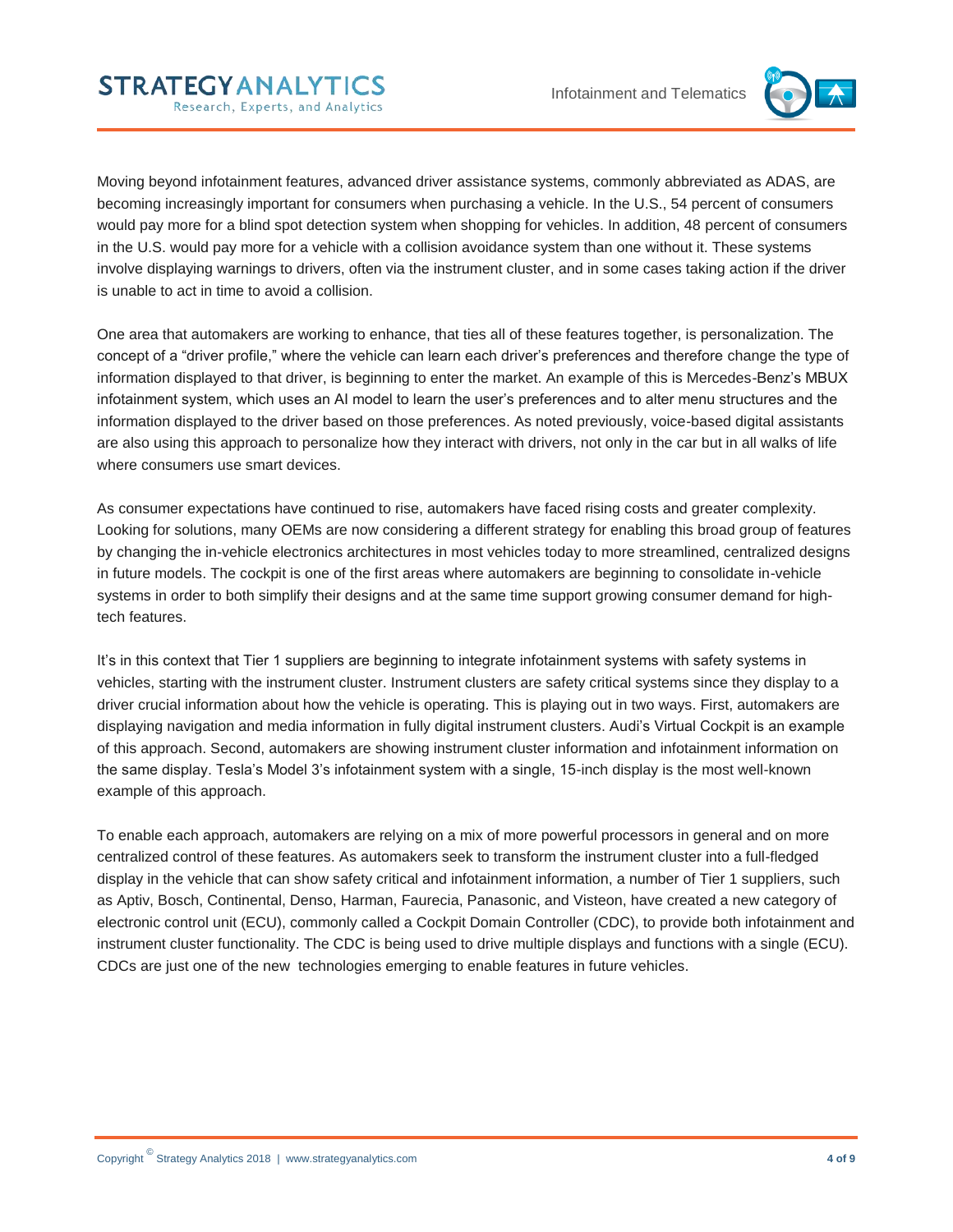

# <span id="page-4-0"></span>2. Technology Enablers

There are a number of technologies that automakers are using to develop and build not only the cockpit of the future but the vehicle of the future. For automakers, cellular, Wi-Fi, Bluetooth, wireless technologies in general have become absolutely critical to delivering an advanced infotainment experience. Automakers are also in the process of enabling over-the-air (OTA) updates to vehicle ECUs in order to fix security issues, fix problems in existing software code, and to add new features. In addition, automakers are interested in collecting vehicle diagnostic and sensor data. The addition of cellular modems has become fairly common in modern vehicles, with the majority of automakers offering some form of connected services to customers, in many cases with some basic level of functionality for a multi-year trial period. With both B2C and B2B-facing use cases for wireless connectivity in cars existing today, it will only become more important in the years to come. Many automakers are planning to launch on-demand autonomous vehicle-based transportation services, commonly called "robotaxis," and without connectivity this type of service would be impossible to operate.

In addition to the need for new infotainment features, for advanced safety systems, and for connectivity to enable B2C and B2B functions, automakers are also re-thinking their in-vehicle electronics architectures.

#### <span id="page-4-1"></span>**2.1 Domain Centralization**

The auto industry, from OEMs to suppliers, are seeking to centralize vehicle architectures by using a gateway module to link the diagnostics and telematics control units with a smaller number of more integrated domain controllers, connected on a high-bandwidth network backbone.

The main purpose of this new "Domain Controller" architecture is to limit the growing networking complexity that has resulted from the addition of hundreds of decision-making ECUs that use different networking protocols (CAN, MOST, LIN, Flexray, etc.) and a variety of operating systems and software.

The ECU count in modern vehicles has increased to an almost unsustainable level in the premium sector. There are more than 100 separate ECUs fitted to a typical higher-segment vehicle. (e.g. Volvo's XC90)

The "tipping point" toward domain centralization is coming from a number of market developments including the recent developments in the area of autonomous driving applications, since they require high levels of sensor fusion and high speed processing — from a growing number of high-resolution sensors, as well as redundancy and functional safety.

As well as limiting the complexity of the architecture, the domain controller architecture limits the high cost and weight of using wiring harnesses and limits the power consumption required by using multiple decision-making ECUs. By consolidating the decision-making data processing in the vehicle to fewer, more integrated domain controllers, automakers aim to enhance data processing efficiency.

In addition, as automotive business models trend toward applications and services, similar to current smartphone offerings, automakers are interested in the greater flexibility that a centralized architecture can provide via the use of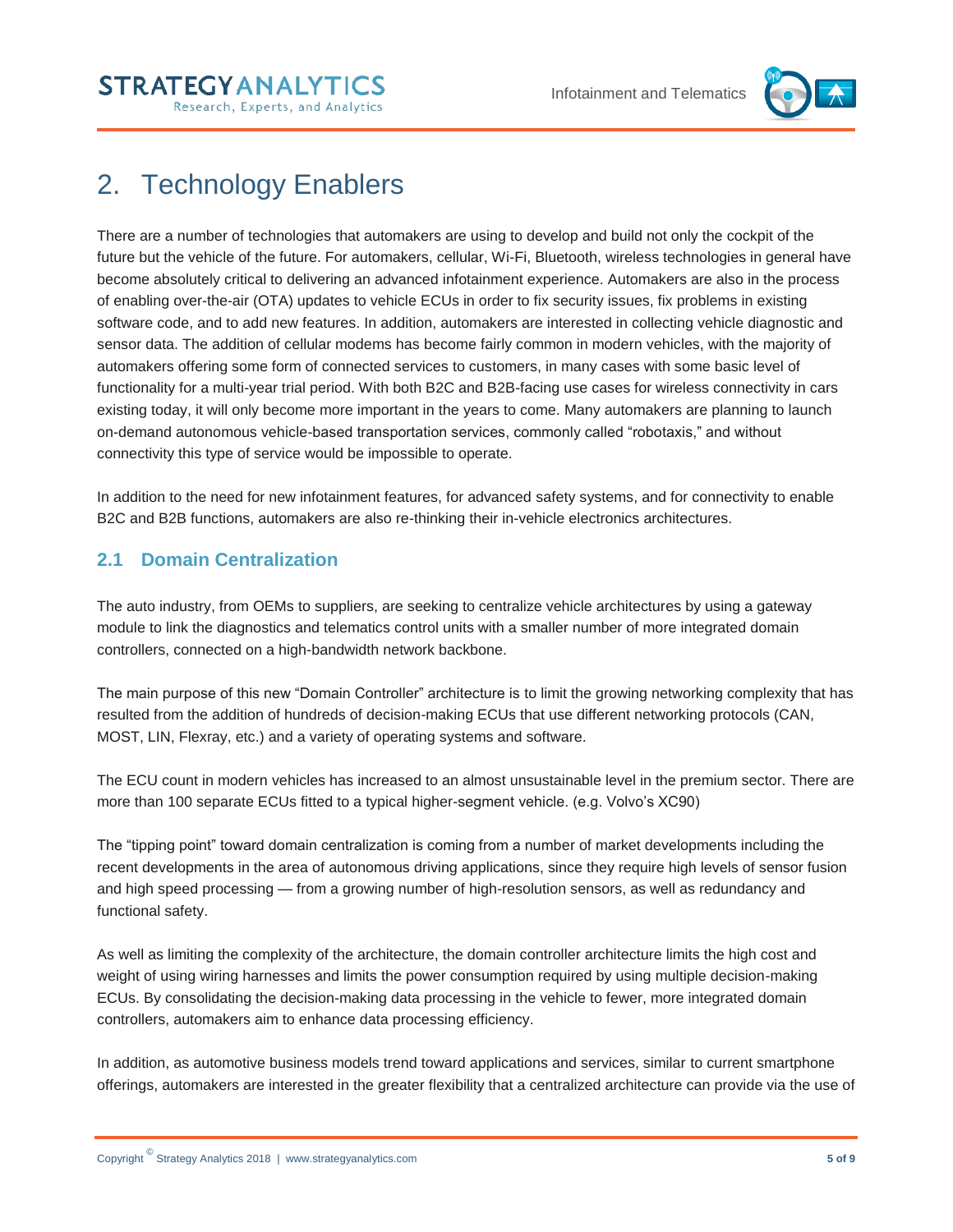#### **STRATEGYANALYTICS** Research, Experts, and Analytics



domain controllers. Domain controllers would run different applications in software, as virtual machines (VMs), updated over-the-air (OTA). Applications with higher integrity requirements will be backed by lockstep processing cores to ensure functional safety and redundancy.

Other potential benefits to centralization include:

- A reduction in power consumption
- Enabling scalability and economies of scale in networking components
- Enabling greater cooperation across the vehicle, such as sensor fusion in autonomous driving

• The ability to provide a broader array of over-the-air software updates to the vehicle, which closely follows the new automotive business model of add-on services, as opposed to the traditional hardware-centric approach.

Part of the interest in greater centralization comes from the current state of the technologies required to design and build these more centralized architectures. Those factors include software, which has been a key enabler, as automakers re-purposed their algorithms for future generation domain controllers with open source-software platforms.

Platform virtualization features are essential as automakers deploy in production more centralized domain ECUs. Cockpit domain controllers require some degree of safety separation between the instrument cluster and the infotainment system, so Tier 1s offering these products are turning to hypervisors to enable two different operating systems, one for the cluster and one for the infotainment system. Another example of separation is Arm TrustZone, which enables an ECU to run two different operating systems at the same time on a single core, designating one as the secure OS and the other as the normal OS.

Another key technology development enabling centralization is the recent developments of high bandwidth networking protocols, such as Automotive Ethernet and HDBaseT. Both allow for higher data throughput on the network, which will be critical when vehicle safety systems will rely on processed sensor input to make life-saving maneuvering decisions.

All of these technologies are important, but at a fundamental level, new automotive-grade processors are crucial to enabling all of the technologies and features described thus far.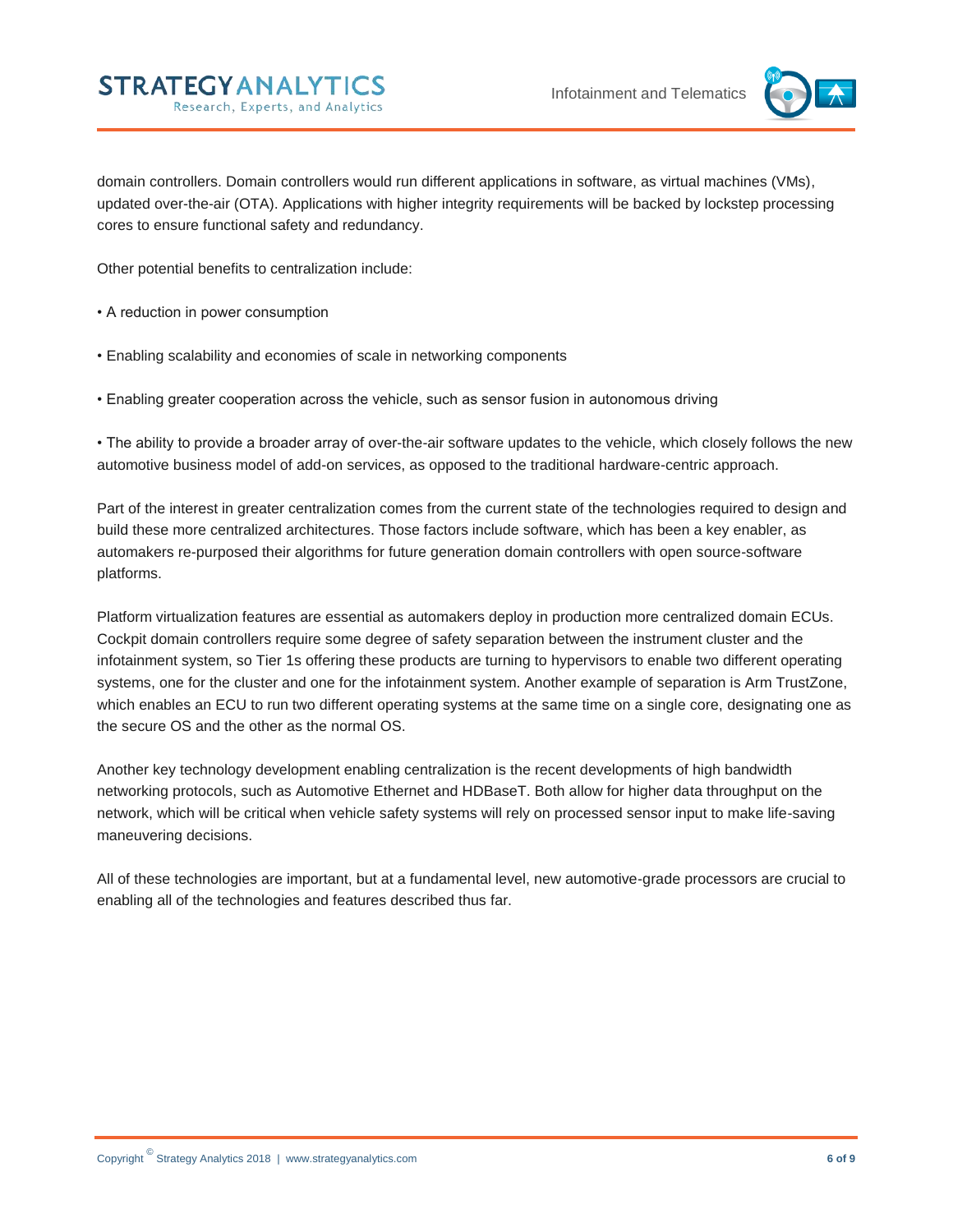



#### <span id="page-6-0"></span>**2.2 High-Performance Processors**



One of the core trends in the auto industry enabling more advanced features, and more centralized architectures, is the development of automotive-grade, high performance, multi-core processing devices, such as the Arm Cortex series CPU- (Central Processing Unit), emerging GPU- (Graphics Processing Unit) and FPGA- (Field Programmable Gate Array) based SoCs (Systems-on-Chip).

According to the October 2018 update to Strategy Analytics' Automotive Semiconductor Demand Forecast, in 2017, there have been 898.9 million units of 32-bit MCUs (Micro Controller Units) fitted to new light vehicles. By 2022, this will increase to 1.46 billion units, representing an increase of 10.3 percent CAAGR 2017-2022. Fitment of MCUs will increase further to 1.68 billion units by 2024.

In 2017, there have also been 75.2 million units of MPU/DSP/SoC-H (High-End Micro Processor Unit/Digital Signal Processor/SoC) fitted to new light vehicles. By 2022, this will increase to 158.6 million units, representing an increase of 16.1 percent CAAGR 2017-2022. These SoCs will increase further to 217.1 million units by 2024.

A number of these processors are slated for cockpit electronics. Semiconductor companies have recognized that what the auto industry requires from processors today, and will require in the future, are chips with significantly higher performance requirements than those used in cockpit electronics just a few years ago. Semi suppliers are ready to meet that demand with a number of new products, the majority of which are Arm-based.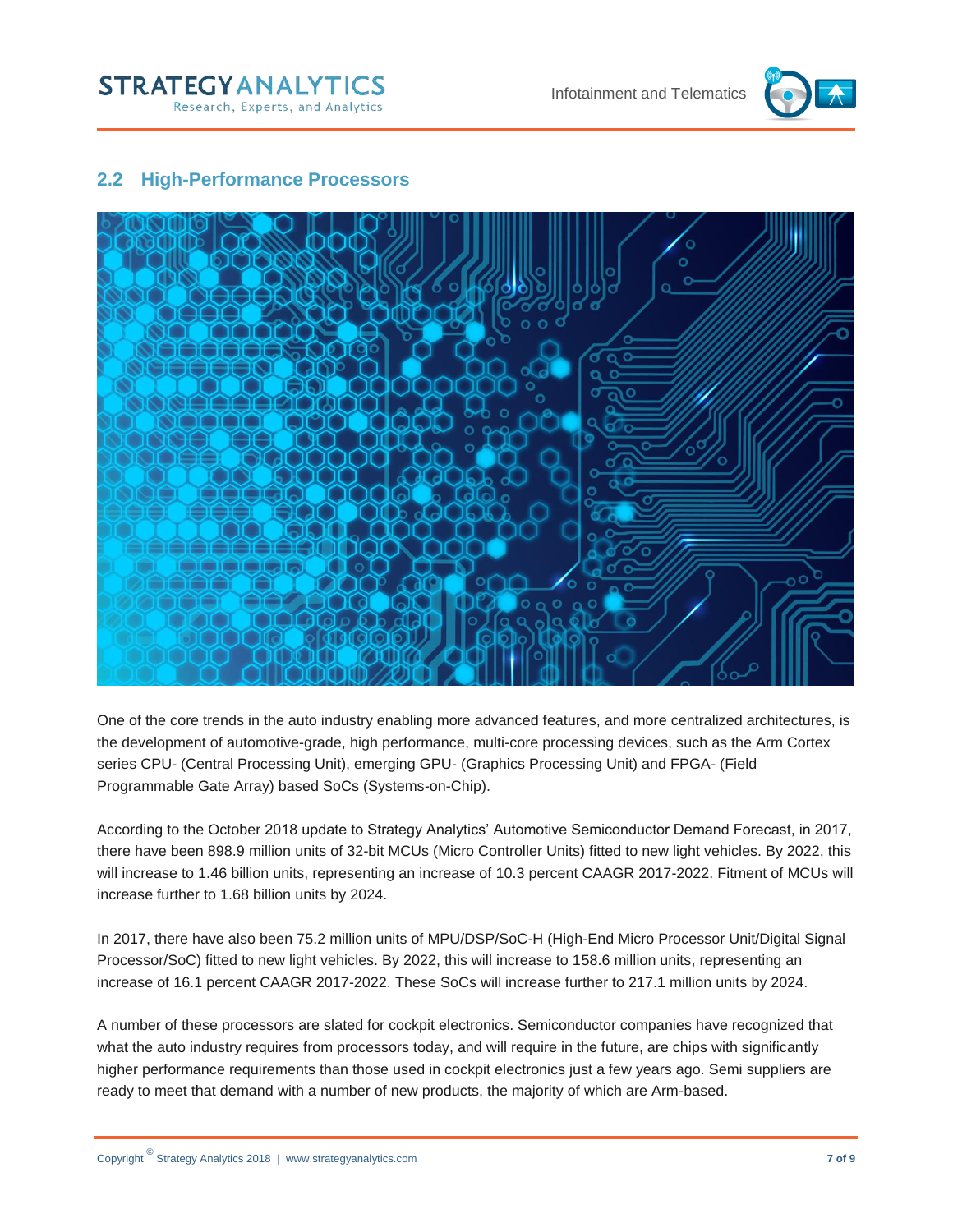#### **STRATEGYANALYTICS** Research, Experts, and Analytics



#### <span id="page-7-0"></span>**2.3 Example Processors**

Companies such as Nvidia, NXP, Qualcomm, and Samsung have all designed more capable Arm-based processors to meet auto industry demands for higher performance infotainment and safety features. Some examples of specific processors include the following:

**Nvidia Tegra 30:** The Tegra 30 is based on the Tegra 3 series of GPU-based SoCs from NVIDIA. It is deployed on the Audi MIB2+ cockpit domain controller. The Tegra 3 series features a quad-core Arm Cortex-A9 32-bit CPU running at 1.4 GHz.

**NXP i.MX8:** In March 2017, NXP launched its latest i.MX MCU to support cockpit domain controllers in the aviation and automotive sectors. i.MX8 features Arm Cortex-A35 dual or quad core 64-bit CPUs that are based on the latest Armv8 architecture.

**Qualcomm Snapdragon 820A:** This is the automotive variant of the GPU-based 800 Series SoCs more commonly seen on smartphone handsets. 820A can support cockpit domain controllers through virtualization and its high performance, yet power efficient Qualcomm Adreno GPU.

**Samsung ExynosAuto:** The Exynos SoC has been the mainstay chip set for Samsung's own brand of smartphone handsets. It is one of the earliest eight-core CPU devices with 64-bit processing. The current Exynos 9810 has a clock speed of 2.9 GHz on four custom cores for performance and four additional Arm Cortex-A55 cores, running at 1.9 GHz, for efficiency.